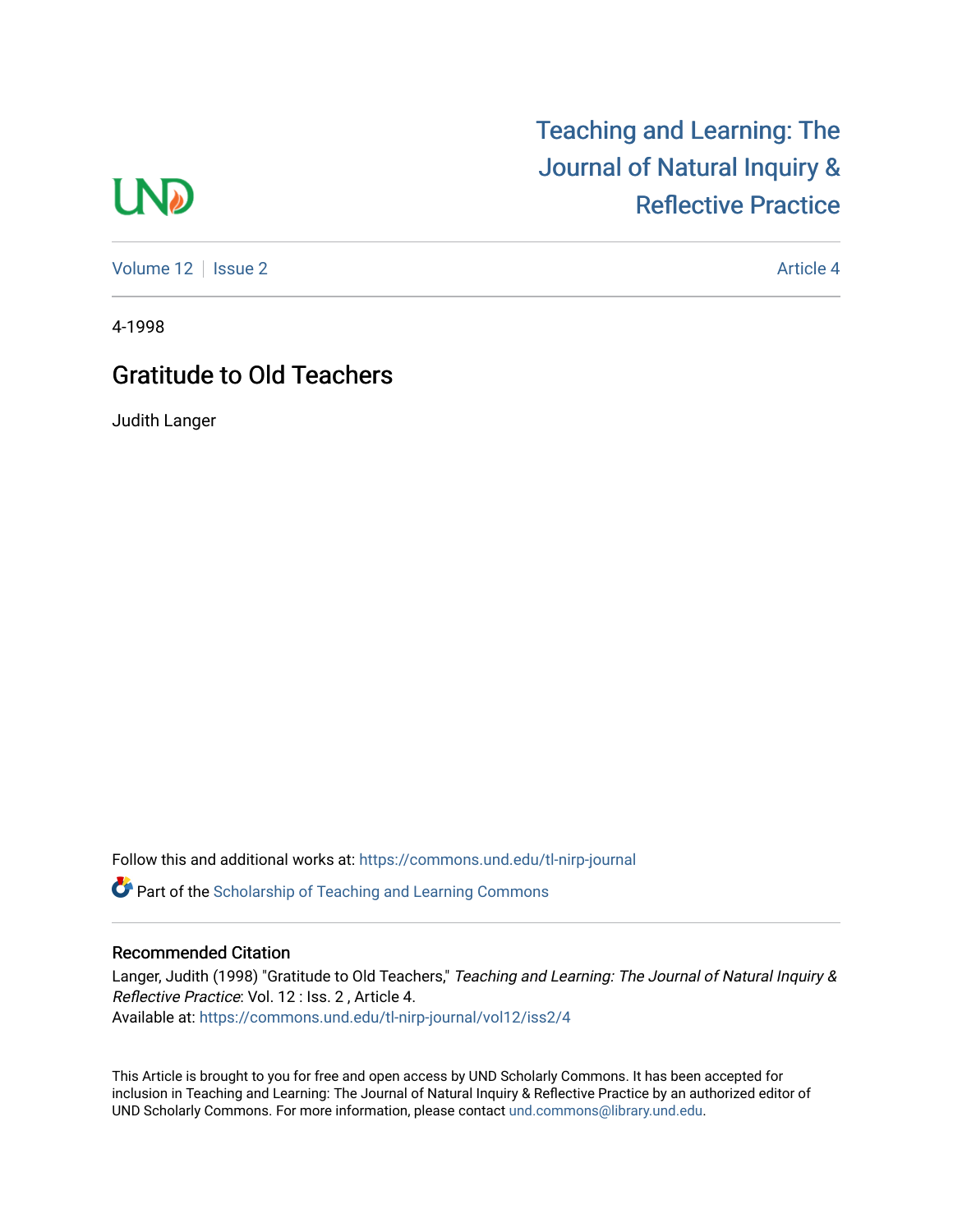#### **Gratitude to Old Teachers**

#### **by**

#### **Judith Langer**

I began college when I was 25 by taking courses at Harvard University Extension, the stepchild of Harvard College. During my second semester, I took first-year Hebrew with Bernie Cooperman, whose students demonstrate their universal respect and admiration by referring to him by his first name. Eventually I took a part-time job at Harvard that provided tuition benefits so I could take regular day courses, and in this way, I worked my way through the Hebrew language sequence as far as Bernie taught it and ended up in Bezalel Safran's Modern Hebrew Literature, a year-long course.

Before I had begun learning Hebrew with Bernie, I had had no exposure to the language at all. Most of the students in Modern Hebrew Lit had had at least a Hebrew school education; some had lived in Israel or attended Jewish day schools, where they had received a solid education in Hebrew language. Furthermore, they were all real Harvard students, not adults working part-time as they pursued a ten-year degree.

Not only was I intimidated by the other students, I was terrified of Professor Safran. In retrospect, I see him as a gentle and probably approachable man, but what I saw in class was an Orthodox Jew in a three-piece suit who stood in front of the class lecturing steadily in Hebrew for an hour and a half twice a week.

Mostly we read short stories by S. Y. Agnon, a difficult writer who uses complicated language structures that demonstrate his extensive knowledge of Jewish scriptural, legal, and mystical sources. Like Hebrew mysticism, his work can be divided into four levels: the plain text, the symbolic meaning, the allegorical interpretation, and the hidden implications. Professor Safran would become very excited about the hidden aspects and go off into elaborate explanations of the ten levels of the God-idea and how the mother in Agnon's "My Bird" symbolized the *Shchina,* the feminine aspect of the God-idea, and what her/Her relationship was to the rest of the story/the rest of the *sephirot.* I would go home crying hysterically because I couldn't understand a word the man said, and I didn't see how I could possibly pass the course. (It was several years later that I realized I wouldn't have understood a word he was saying even if he'd said it in English.)

As a result of my panic, I was possibly the only student in the course who not only read every word of every story, but looked up every word I didn't understand. At the beginning of the year, I would spend ten hours preparing a three-page story: first ploughing through it just to get the general idea, then reading to understand most of it, then plodding through and looking up word after word . Once in a while, I would realize how beautifully crafted the sentences were, but I never understood much past the first level of plain text. I did learn to read Hebrew. By the end of the year, I could read a ten-page Agnon story in only three hours.

I slept very badly the night before the final exam, a three hour exam that began at 9:15 a .m. When the proctor handed me the three pages of hand-written, badly xeroxed essay questions (answer six out often), all I wanted to do was to put my head down on the desk and cry myself to sleep.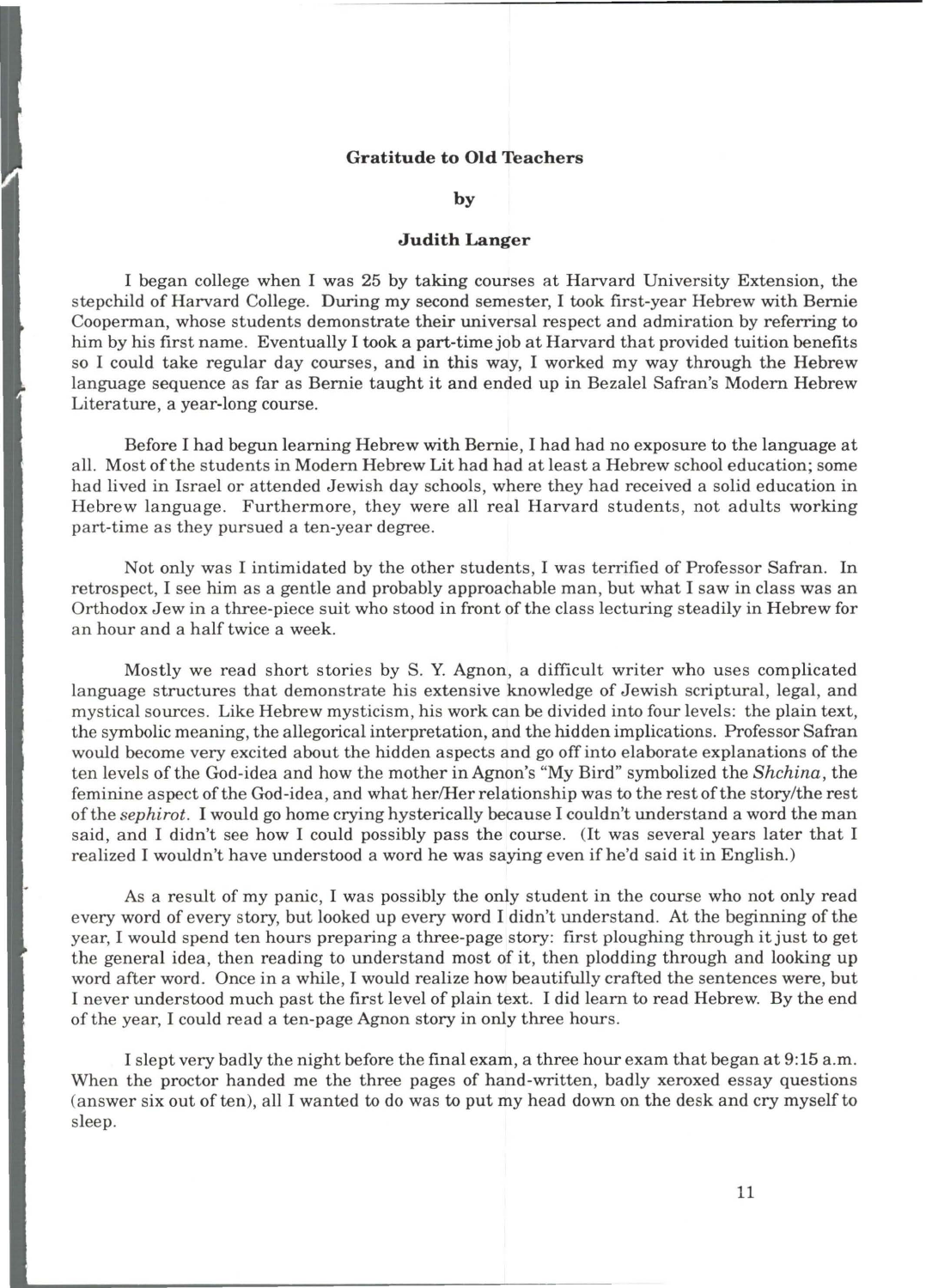Suddenly, Bezalel Safran appeared and sat down in the empty chair next to me. In a whisper, he translated the entire exam into English. Then he said, "Do as much as you can. Whatever you do will be fine." Until I became a teacher myself, I never understood how he knew how much work I had done in the course and how much I had learned, but on the exam that day I did as much as I could, and what I did was fine.

I've told this story over the years when I felt someone needed to know that "whatever you do will be fine." I told it to my daughter when, struggling to overcome an eye functioning problem, she knew that she must be stupid if she couldn't learn to read. I told it to a *bar* and *bat mitzvah*  class to reassure them that they could get through the ceremony. I didn't tell it, but I thought ofit last semester when I taught an extraordinary student named Michael.

Michael was in my introduction to literature class at a community college, and early on he came to talk to me about his difficulty in reading and writing and how terrified he was that he would fail the class. He was the most appallingly ignorant student I have had in a college not known for its general level of academic excellence and the most desperate person to learn I have ever encountered. All semester, he asked the kind of questions that I am sure had students sniggering at him throughout his years at a wealthy suburban high school: "Where is London?" "What does solar mean?" Once he had the information, he used it to make insightful and innovative connections among the stories we were reading. He came to talk to me , frantic because he couldn't understand the poems I assigned until I explained them in class, and then added , "But that poem by Shakespeare was so beautiful that I read it four times when I got home, and then I called up my friend in Ohio and read it to her over the phone." Because I suggested it, he tried out for and obtained a walk-on part in the school production of *Light Up the* Sky, an experience that taught him far more than I could about drama. He taught the class, too, when he proudly explained what he had learned about blocking out a scene, even though some of the students smiled condescendingly at his enthusiasm and basic terminology.

Michael's writing was not strong. He told me that he often had to have someone read the assignments out loud to him before he could understand the stories. He did poorly on the practice quizzes I gave in class, although I knew he understood the information and, what is more, could use it. His transfer to a four-year college hinged , in part, on his grades during this semester, and my final exam, most of which was essay, counted for 30% of the class grade.

Michael had a B- average going into the exam. As he handed in his blue book, I handed him back his last paper with a note that read, "Michael, unless you do something really bizarre, like turn in a blank exam, the lowest grade you will receive in this course is an A-. Your desire for knowledge and your intelligent application of what you learn make you a joy to teach. Good luck with your transfer."

Thinking, perhaps, of my experience in Modern Hebrew Literature, I had written a poem by Robert Bly on the board before the exam began:

#### Gratitude to Old 1eachers

When we stride or stroll across the frozen lake, We place our feet where they have never been. We walk upon the unwalked. But we are uneasy. Who is down there but our old teachers?

12